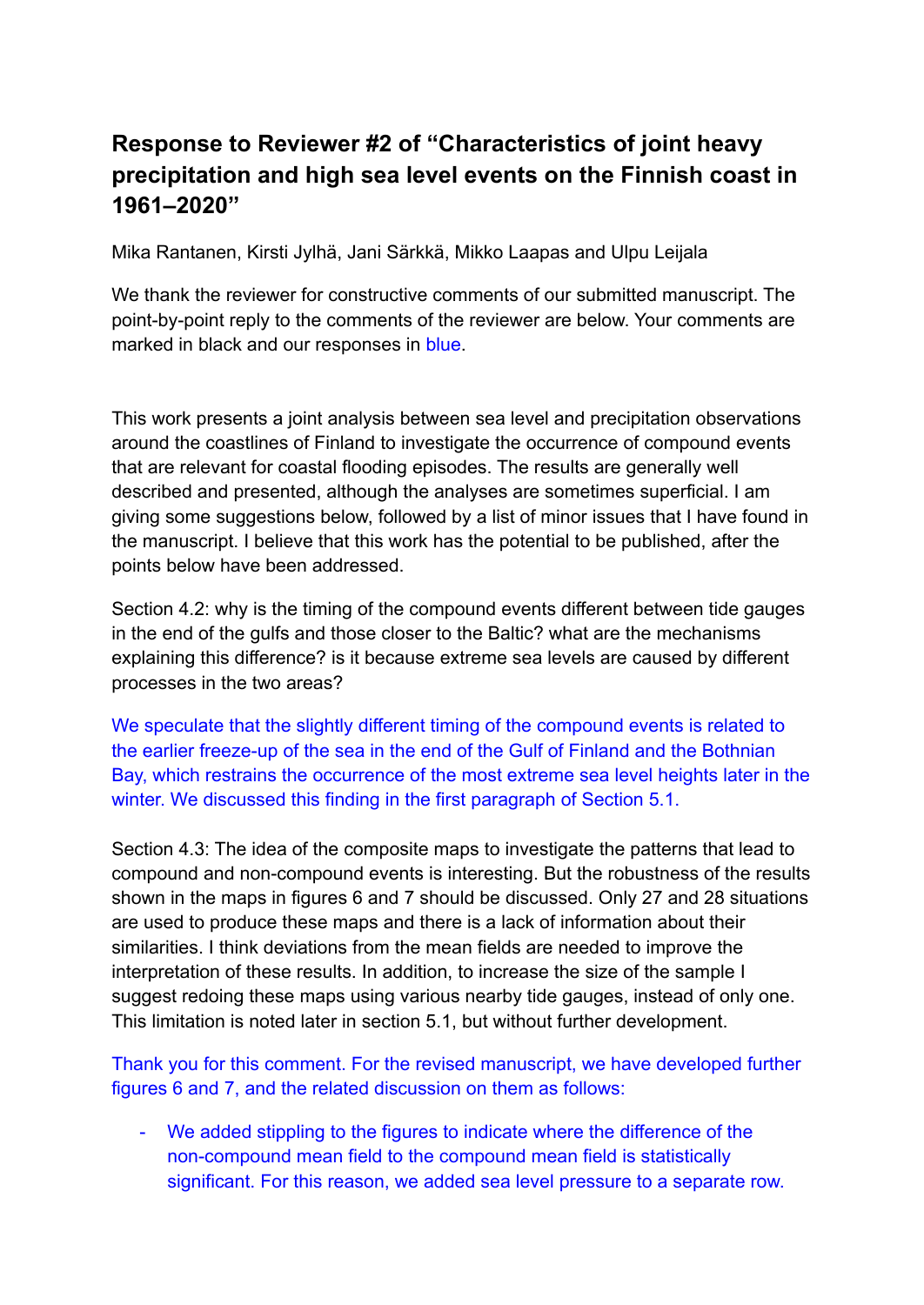Thus, the figures 7 & 8 now have three rows (sea level pressure, total column water and 10-meter wind speed).

- We now also use nearby stations in the composites. Thus, for Kemi composite, we also use events from the Oulu tide gauge (Fig. 7 in the revised manuscript). For Hamina composite, we also use events from the Helsinki tide gauge (Fig. 8). Duplicate events were naturally neglected.
- We use only the months from September to March when compound events predominantly take place
- Deviations from the mean fields (i.e. anomaly charts) are added to the appendix.

## We hope that the information given by figures 7 and 8 makes more sense now.

There is no information on the predominant month when these situations take place. I guess, from the seasonal cycles in figure 4, that precipitation extremes will dominate in summer and sea level in winter. I wonder if the synoptic patterns of precipitation-only and sea level-only extremes during the fall/winter season are different from those shown in figures 6 and 7, when all seasons are included. I think it would be more interesting to select the season when coincidences are possible; otherwise, what we are seeing is only the dominant pattern in different seasons.

As stated already in the previous response, we now use the September-March period in the composite figures. Thus, this issue is no longer present.

67: please, rewrite the sentence "that have been investigated on the Finnish coast not until the recent decade" as it is hardly understandable.

We rewrote the sentence to "that have been investigated on the Finnish coast in the recent decade".

100: on the use of the maximum daily sea levels, is there any difference due to different samplings before and after 1971?

We acknowledge that observations before 1971 are likely biased towards lower values due to coarser samplings. This issue is added to the revised manuscript to line 126: "Due to coarser sampling before 1971, the daily maximum values in the pre-1971 period may be slightly biased towards lower values."

## 111: 21tg to 21st

We chose to remove this sentence due to a confusion raised by another reviewer.

142: the term "orthogonal" can be misleading in this context. If calculated with rotational EOFs over monthly data, NAO, SCA and other patterns are by construction orthogonal to each other (on a monthly basis, not on a seasonal or yearly basis). The meaning of orthogonal here seems to refer to the spatial structure of the MSLP right?